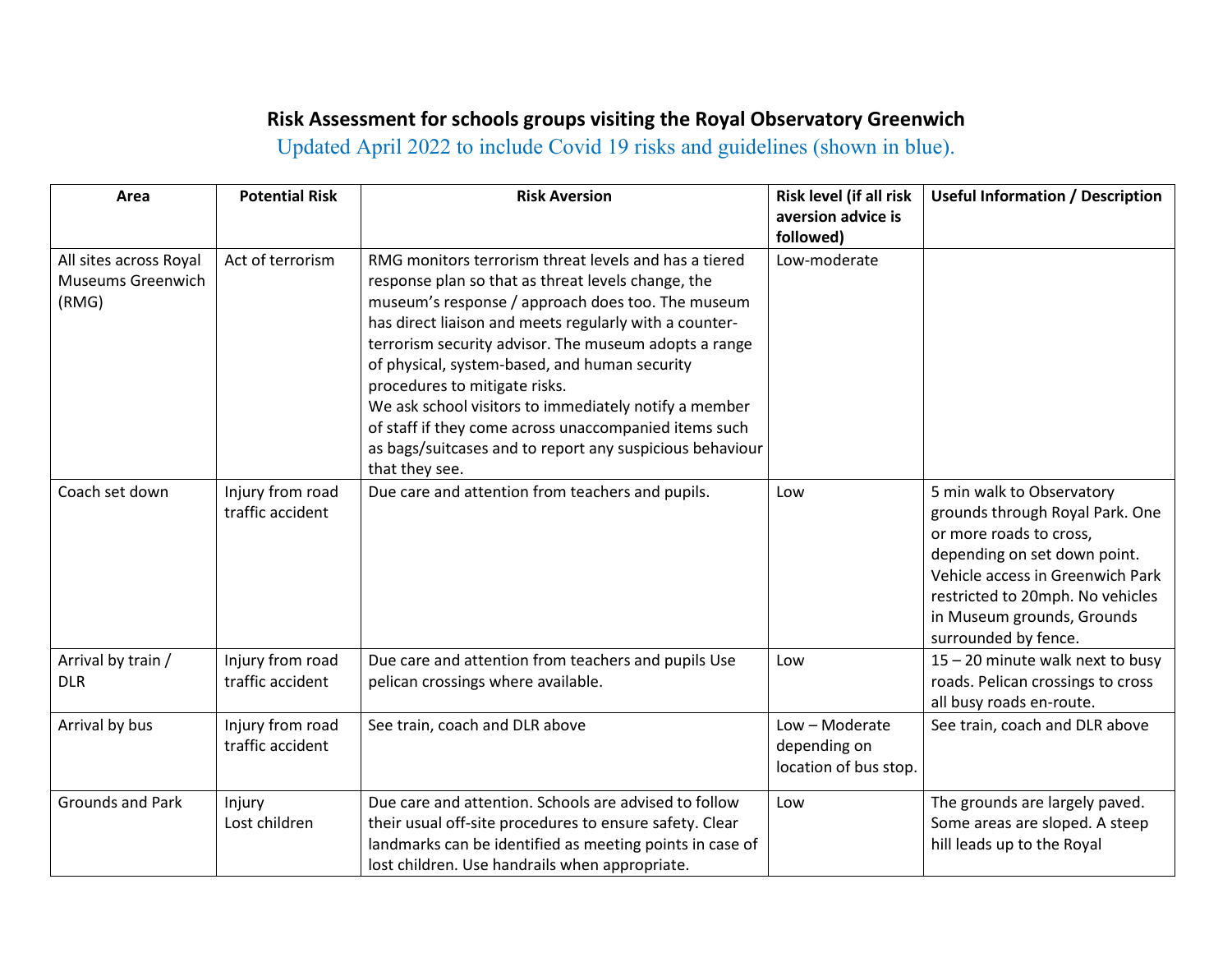|                                    |                                                                                  |                                                                                                                                                                                                                                                                                           |     | Observatory and this can be<br>slippery in wet or icy weather                                                                                                                                           |
|------------------------------------|----------------------------------------------------------------------------------|-------------------------------------------------------------------------------------------------------------------------------------------------------------------------------------------------------------------------------------------------------------------------------------------|-----|---------------------------------------------------------------------------------------------------------------------------------------------------------------------------------------------------------|
| Entry to the ROG<br>south building | Overcrowding -<br>transfer of Covid-<br>19 virus by<br>droplets                  | Please follow instructions of visitor assistants. This may<br>involve some groups waiting outside temporarily until<br>other groups are clear of the entrance.                                                                                                                            | Low | Entrance space used by groups<br>and general visitors.                                                                                                                                                  |
| Inside the Museum 1                | Minor injury due<br>to trips, slips and<br>falls<br>caused by<br>distraction     | Due care and attention from teachers and pupils.<br>Visitors should always walk and never run inside the<br>Museum buildings. Teachers advised to remind children<br>to walk in single file holding handrails on stairs.                                                                  | Low | Galleries include glass cases. The<br>Museum adheres to strict health<br>& safety rules including use of<br>safety glass.                                                                               |
| Inside the Museum 2                | Lost children                                                                    | Due care and attention from teachers and pupils. Pupils<br>should be briefed by teachers to find a Gallery Assistant<br>who can then locate child's group.<br>Groups should follow the recommended adult:child<br>supervision ratios:<br>KS1 = 1:5; KS2 = 1:8; KS3&4 = 1:10; Post-16 1:16 | Low | Gallery Assistants are present in<br>all areas identified by navy blue<br>uniform and Museum pass /<br>badge.                                                                                           |
| Inside the Museum 3                | Overcrowding -<br>transfer of Covid-<br>19 virus via<br>droplets and by<br>touch | Due care and attention from teachers and pupils to<br>follow signage, arrows on the floor and guidance from<br><b>Visitor Assistants.</b>                                                                                                                                                 | Low | Some one way systems still<br>operate in the museum.                                                                                                                                                    |
| Inside the Museum 4                | <b>Transfer of Covid-</b><br>19 virus via<br>droplets and by<br>touch            | Teachers and pupils to regularly sanitise and wash hands<br>throughout their visit                                                                                                                                                                                                        | Low | Public spaces within the Museum<br>are subject to a regular cleaning<br>regime. Some touch interactive<br>elements within the galleries may<br>be closed/removed to discourage<br>unnecessary touching. |
| Toilets 1                          | Unsupervised<br>interaction<br>between pupils<br>and other visitors              | Teachers to supervise pupils in toilet areas (not inside<br>cubicles).                                                                                                                                                                                                                    | Low | There are accessible toilets for all<br>visitors. There are no security<br>cameras in toilet areas.                                                                                                     |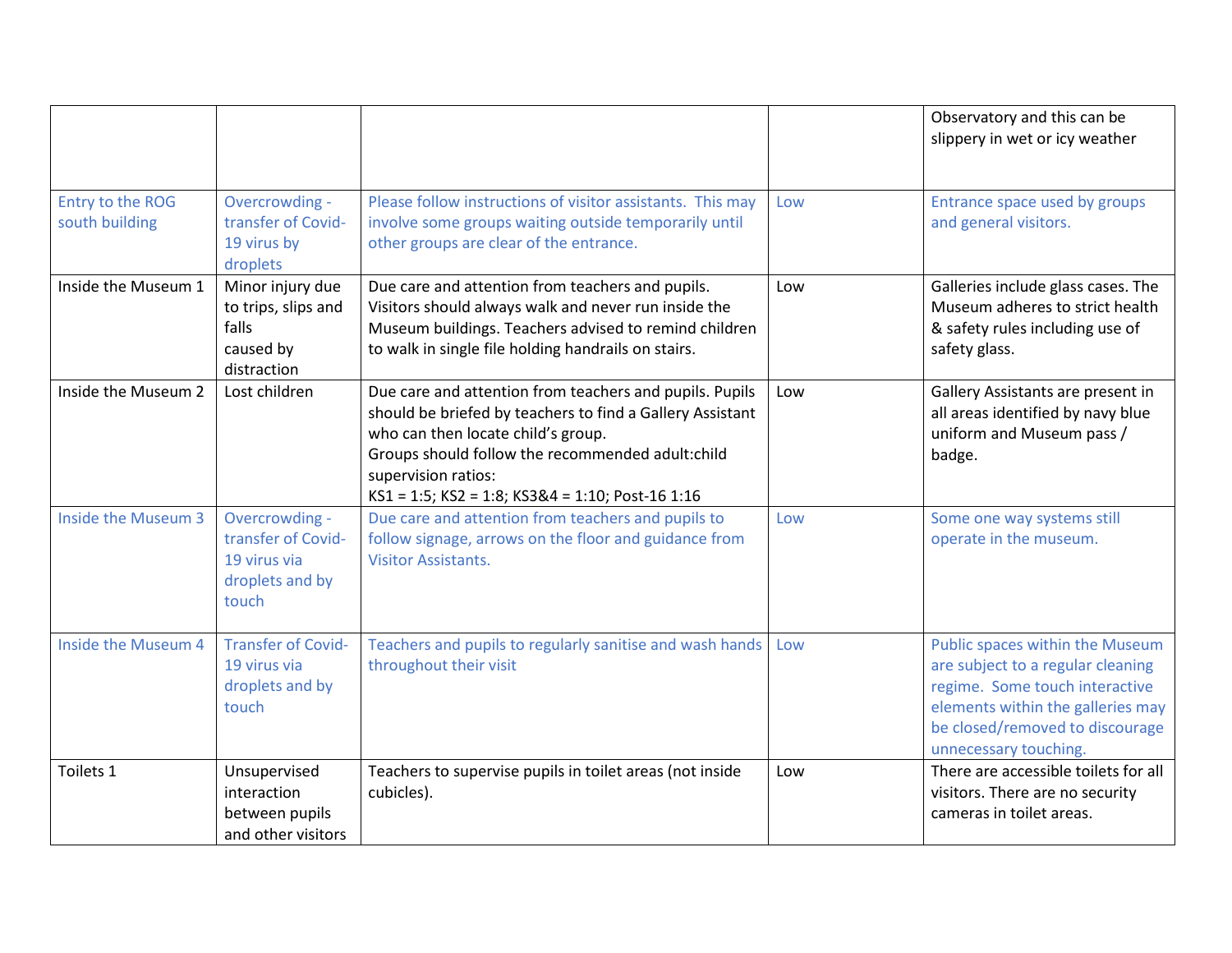| <b>Toilets 2</b>                                              | Overcrowding -<br>transfer of Covid-<br>19 virus by touch                          | Please allow more time for toilet trips and take children<br>in small groups.                                                                                                                                                                                                                                                                                                 | Low              | There are accessible toilets for all<br>visitors. All toilets subject to a<br>regular cleaning regime.                                                                                                                                                  |
|---------------------------------------------------------------|------------------------------------------------------------------------------------|-------------------------------------------------------------------------------------------------------------------------------------------------------------------------------------------------------------------------------------------------------------------------------------------------------------------------------------------------------------------------------|------------------|---------------------------------------------------------------------------------------------------------------------------------------------------------------------------------------------------------------------------------------------------------|
| Fire                                                          | Severe personal<br>injury                                                          | Teachers to brief accompanying adults on evacuation<br>procedures, as provided with the booking form.<br>All groups to book facilitated and non-facilitated visits<br>with Museum Bookings Team (Tel. 020 8312 8575).<br>All groups led by adults with any condition that may<br>impair rapid evacuation to alert Museum on booking.<br>Never use lifts in the event of fire. | Low-<br>Moderate | A loud, sustained bell will sound.<br>Gallery Assistants / session<br>leaders usher group to designated<br>assembly areas in the park<br>(outside of the building.)                                                                                     |
| Personal Belongings,<br>including coats and<br>lunches        | Theft                                                                              | No money, cameras, mobile phones or other expensive<br>equipment to be left in storage bins.                                                                                                                                                                                                                                                                                  | Low              | Each class given individual<br>storage bins for the duration of<br>visit.                                                                                                                                                                               |
| Museum Teacher /<br>Actor / Freelance<br>Teacher-led sessions | Unsolicited<br>interaction                                                         | Pupils should not be left with a session leader<br>unaccompanied by an adult from school. Please ensure<br>that you have sufficient adults in case a child needs to<br>be accompanied to the toilets during a session.                                                                                                                                                        | Trivial          | All session leaders are DBS<br>checked. No sessions require<br>children to be left alone with the<br>session leader.                                                                                                                                    |
| <b>Object Handling 1</b>                                      | Minor injury when<br>using heavy<br>objects. Allergic<br>reaction to<br>materials. | Pupils to listen to and adhere to clear instructions and<br>guidance given by session leader on safe handling of<br>objects. Groups to alert Museum on booking if any<br>member has known allergies.                                                                                                                                                                          | <b>Trivial</b>   | All handling objects are checked<br>for potential hazard. No<br>knowingly hazardous materials /<br>poisons used.                                                                                                                                        |
| <b>Object Handling 2</b>                                      | <b>Transfer of Covid-</b><br>19 virus by touch                                     | Pupils to listen to and adhere to clear instructions and<br>guidance given by museum learning facilitator on safe<br>handling of objects. Any students/adults are still<br>welcome to wear a facemask in our sessions.                                                                                                                                                        | Low              | Only hard surface, wipeable<br>objects to be used for object<br>handling in learning sessions.<br>Large demo objects and tabletop-<br>surfaces to be wiped down<br>between sessions. Museum<br>Learning Facilitators to wash<br>hands between sessions. |
| <b>Electrical equipment</b><br>and sockets                    | Electric shock                                                                     | Pupils to listen to and adhere to clear instructions and<br>guidance given by session leader on safe use of<br>equipment.                                                                                                                                                                                                                                                     | Low              | All equipment and sockets tested<br>regularly.<br>Pupils rarely handle electrical<br>equipment other than torches.<br>Hot light sources are located<br>inside a safety cage.                                                                            |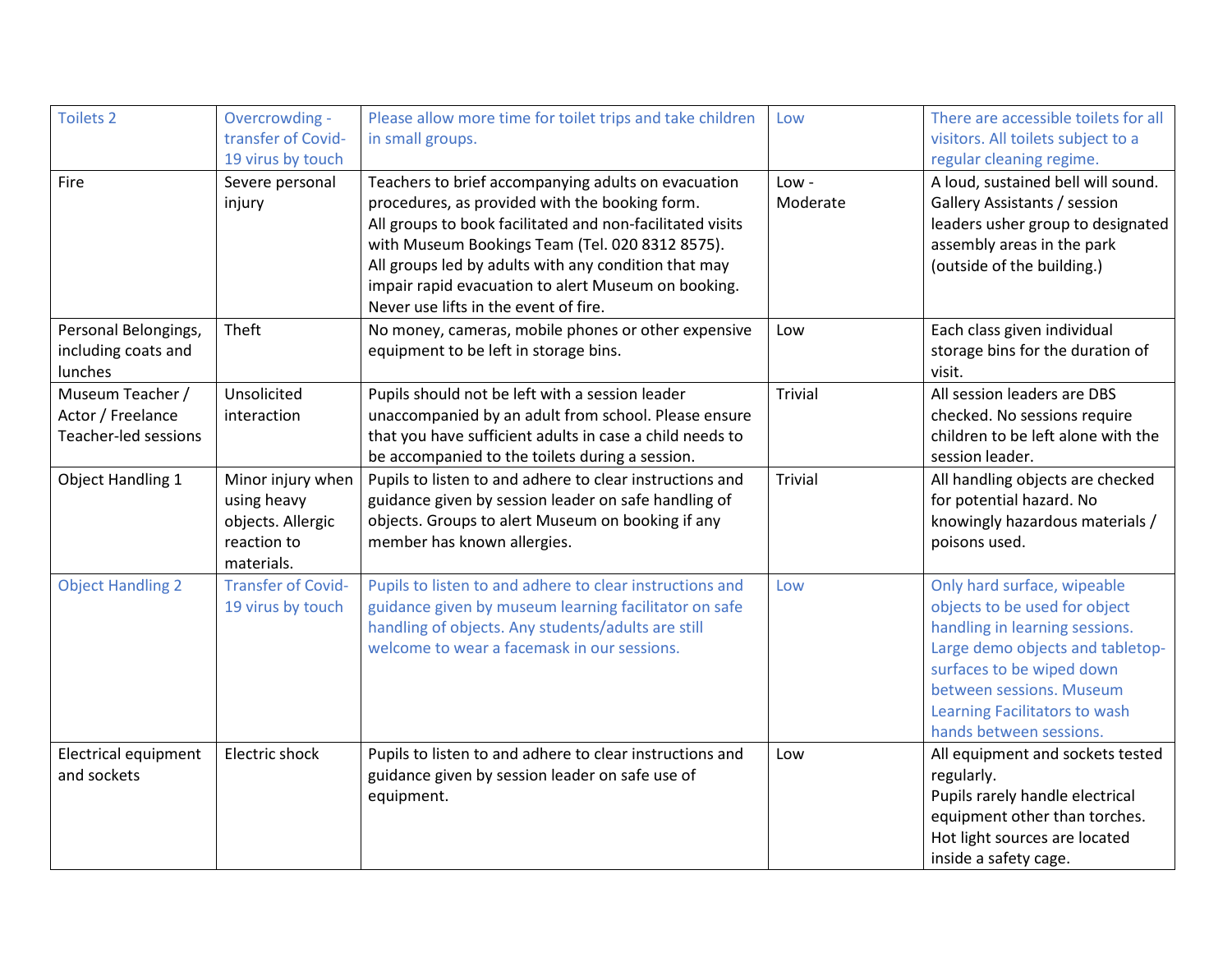| Planet Room                                      | Minor injury                                                                           | Due care and attention from teachers and pupils. Water<br>in sinks should not be consumed.                                                                                                                                                                                                                                                                                                            | <b>Trivial</b> | Space and all furniture and<br>equipment designed for child<br>users. Cupboards remain locked.<br>All equipment and sockets tested<br>regularly. |
|--------------------------------------------------|----------------------------------------------------------------------------------------|-------------------------------------------------------------------------------------------------------------------------------------------------------------------------------------------------------------------------------------------------------------------------------------------------------------------------------------------------------------------------------------------------------|----------------|--------------------------------------------------------------------------------------------------------------------------------------------------|
| <b>Star Room</b>                                 | Minor injury                                                                           | Due care and attention from teachers and pupils.                                                                                                                                                                                                                                                                                                                                                      | <b>Trivial</b> | Space and all furniture and<br>equipment designed for child<br>users. Cupboards remain locked.<br>All equipment and sockets tested<br>regularly. |
| Galaxy Room                                      | Minor injury                                                                           | Due care and attention from teachers and pupils.                                                                                                                                                                                                                                                                                                                                                      | <b>Trivial</b> | Space and all furniture and<br>equipment designed for child<br>users. Cupboards remain locked.<br>All equipment and sockets tested<br>regularly. |
| Lunch Space (either<br>of the learning<br>rooms) | Overcrowding<br>- transfer of<br>Covid-19 virus<br>by droplets                         | Allocated lunchroom slots - must be booked. One class<br>at a time allowed entry. Please follow instructions of<br>visitor assistants. Schools to leave the lunchroom tidy,<br>putting all rubbish in the bins provided. Hand sanitiser<br>will be made available.                                                                                                                                    | Low            | Multiple classes requiring a slot in<br>the lunchroom. Lunch space<br>cleaned between groups.                                                    |
| Planetarium                                      | <b>Transfer of Covid-</b><br>19 virus by touch                                         | Planetarium is cleaned regularly.                                                                                                                                                                                                                                                                                                                                                                     | Low            | Numbers to the planetarium may<br>be restricted.                                                                                                 |
| Planetarium                                      | Emergency<br>evacuation                                                                | Due care and attention from teachers and pupils during<br>planetarium introduction                                                                                                                                                                                                                                                                                                                    | Low            | Numbers to planetarium<br>restricted; fire exits and<br>emergency evacuation<br>procedures introduced to<br>audience prior to session.           |
| Planetarium                                      | Trips & falls due<br>to an unforeseen<br>object on the<br>floor in low light<br>levels | Introduction orientates all visitors and indicates the<br>exits for teachers. Light levels dim slowly, allowing eyes<br>to adjust to the darkness. Children's bags are only<br>allowed into the planetarium in exceptional<br>circumstances. Cove lighting guides visitors to the exits.<br>Planetarium operator has a light dimmer switch on the<br>console, so lighting can be increased to maximum | Low            | Planetaria operate in low light<br>levels, and tripping is possible if<br>objects are left in the aisles.                                        |